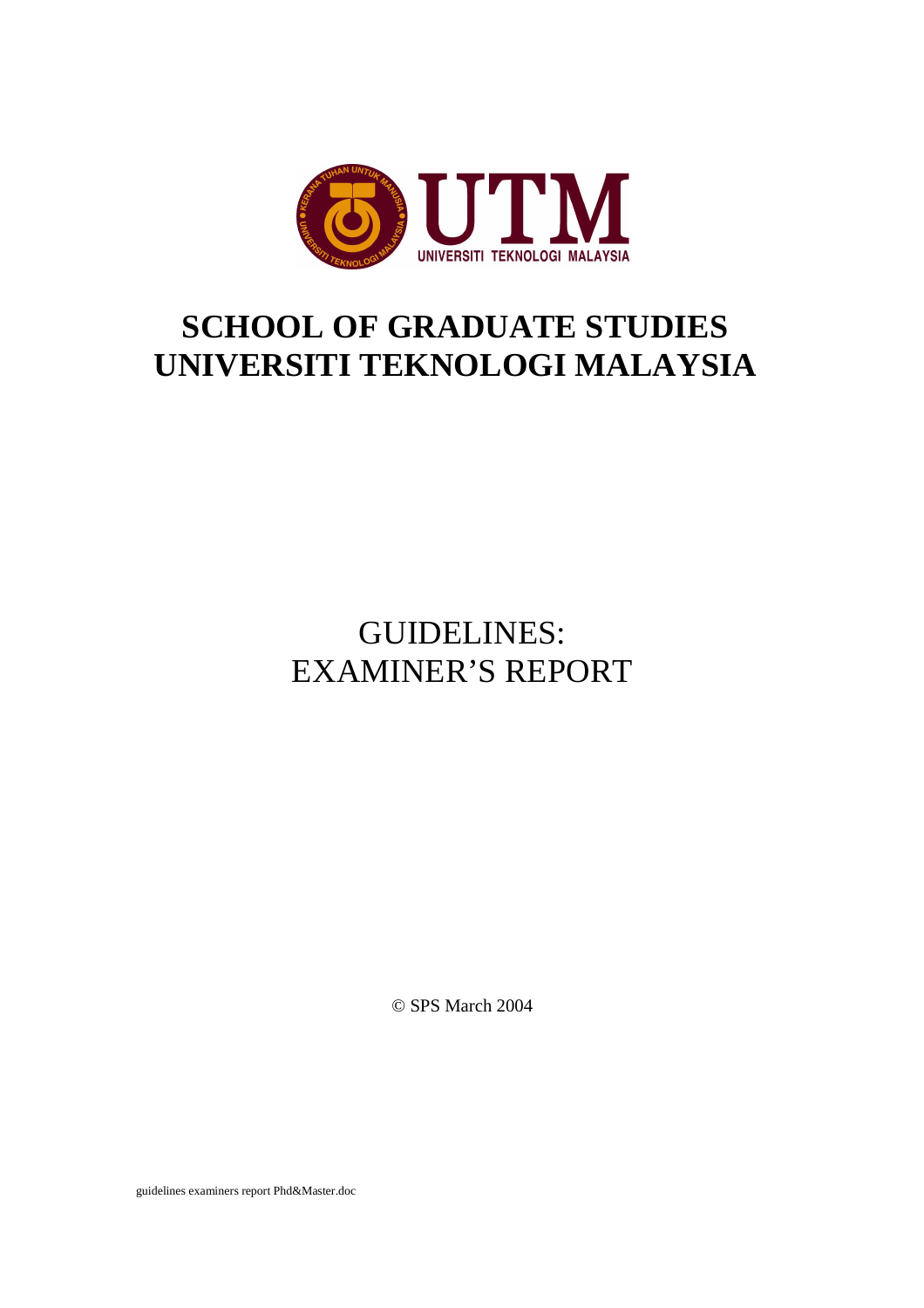## **1.0 Examiner's report on the thesis**

- 1.1 The report should be written in detail to provide the Examination Board preliminary evaluation on the standard and quality of the submitted thesis before *viva voce*. In this report please give comments with respect to: (i) Thesis title, (ii) Abstract, (iii) Methodology (iv) Analysis, (v) Results and Discussions, (vi) Strength of the Thesis (vii) Weakness of the Thesis and (viii) Significance of the Study. The comments can be written either using the guided report (Section 3 of the Examiner's Report on Thesis) or written separately but should include all the aspects above. Other comments and suggestion can be written in a separate attachment.
- 1.2 When evaluating a thesis submitted for the award of the degree of Doctor of Philosophy, the examiner has to give particular attention to the proof that the candidate has acquired training and the use of appropriate research methodology while embarking on the research study. The candidate should be able to demonstrate critical thinking and his expertise in his field of research. The thesis must have contribution to the development of knowledge and original works worthy of publications. The thesis must be written clearly and precisely.
- 1.3 When evaluating a thesis submitted for the award of a master degree (by research), the examiner has to give particular attention to the proof that the candidate has acquired training and the use of appropriate research methodology while embarking on the research study. The candidate should be able to demonstrate critical thinking and his expertise in his field of research. The thesis must be written clearly and precisely.
- 1.4 All examiners are required to be present during *viva voce* for the degree of Doctor of Philosophy.
- 1.5 The external examiner may be required to be present during *viva voce* for a master degree if the recommendation by all examiners are lower than (b) or not unanimous in recommending either (a) or (b) with comments/queries on the methodology used and/or flaws in Analysis/Results and Discussion. The final decision on the presence of external examiner will be made by the University.

## **2.0 Recommendation**

- 2.1 The rule and regulation on the appointment and responsibility of examiners is to provide one of the following recommendations:
	- (a) The candidate be awarded the relevant degree *This recommendation is given if the examiners are satisfied with the standard and quality of the thesis for the award without correction.*
	- (b1) The candidate be awarded the relevant degree subject to minor corrections